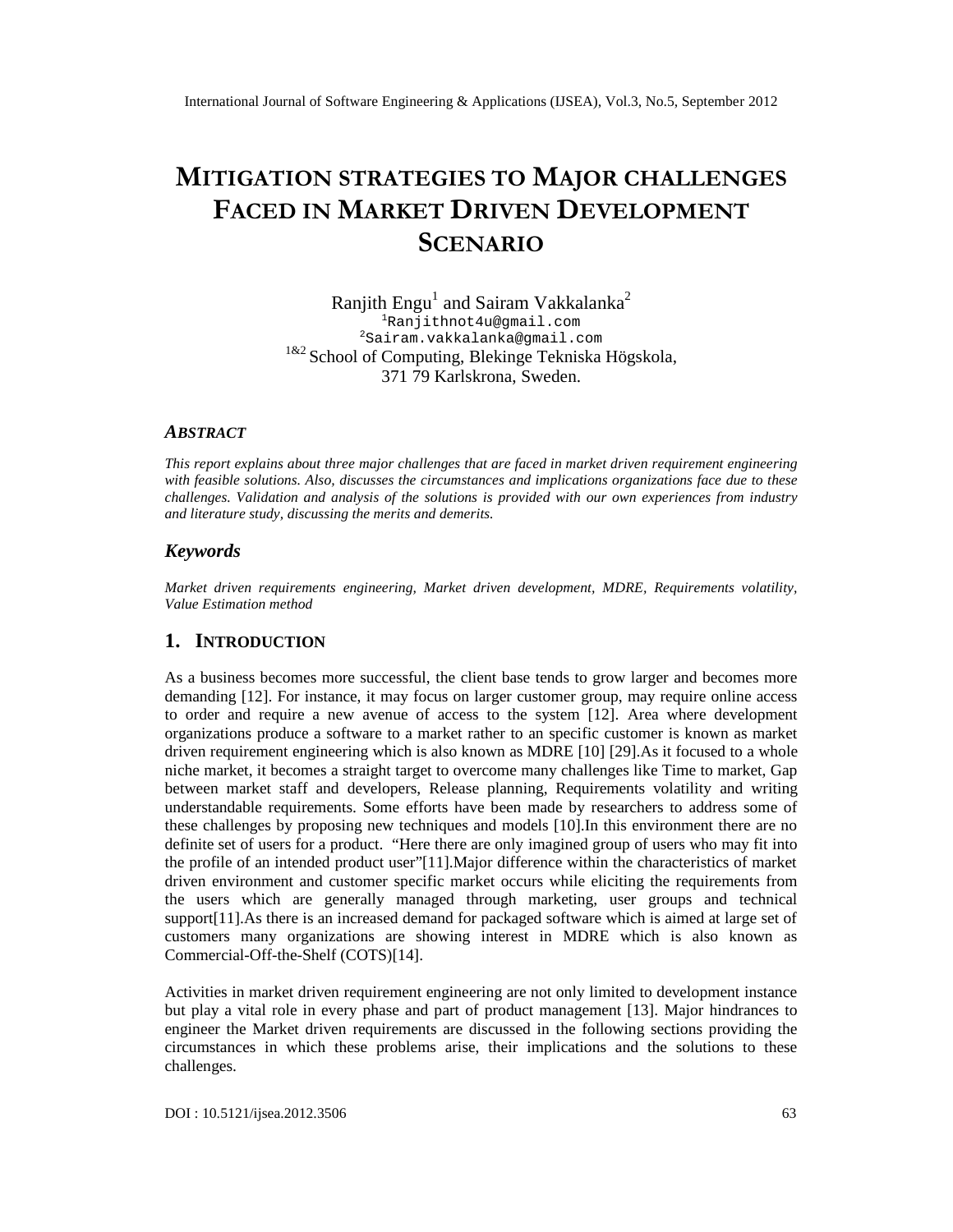# **2. MAJOR CHALLENGES FACED IN MARKET DRIVEN DEVELOPMENT :**

# **2.1 Requirements Volatility C1:**

Requirements volatility is defined in many ways such as "frequent changes in requirements"[15] and "the ratio of number of requirement changes to the number of requirements for a given period of time" [15]. It is a known fact that, the desires of humans change rapidly according to the situation and needs. In this context, the requirements of the customer change from time to time according to the needs and situation. For example the usage of two mobile phones was a hectic problem some years ago; in order to fulfil the needs of the customer dual sim mobiles were released. In MDRE, as the product is developed based on the requirements of large customer groups (market), organizations have to face many changes in the requirements which may or may not fulfil the needs of the customer. These requirements changes are inevitable but organizations should manage the requirements according to the changes and changes must be done to the existing requirements in order to satisfy the customer.

### **2.1.1 Circumstances in which C<sup>1</sup> occurs:**

In MDRE the requirements are gathered from different sources and the organizations focus on different types of customers. Different customers have different requirements, in order to fulfil all the requirements organizations have to carry out a detailed analysis of these requirements, and project these requirements into the product to satisfy the customer. From the studies [1][2][4], it is clear that requirements volatility is one of the major problem faced by many organizations during the development process. There are many factors that contribute to the changes in the requirements. Some of the factors are listed and explained below.

- Customers using the beta versions of the product may have a desire of something new in the product.
- The situation in which the system is used changes.[15]
- Continuous flow of customer requirements.[18]
- Competitors products (changes in technology).[18]
- Changes in organizational goals and policies
- Needs of the customers are triggered from current releases.
- Poor domain knowledge.

### **Customers using the beta versions:**

Most of the organizations are now a day's releasing the beta versions of the product to check whether the features in the full version of the product satisfies the customer requirements with this beta products customers provide the missing features and additional requirements with which actual product is released .These missing and additional requirements are added to the requirements document for the development of the original product. Taking a real time example, Microsoft has released the beta version of internet explorer 8 and provided a feedback form to its customer. This process of development is very expensive as the requirements are modified and implemented and it's a time consuming process.

### **The situation in which the system is used changes**

The behaviour of the product may change according to the situation with which customer may be left with no satisfaction. In order to overcome this kind of situations organizations have to plan the requirements such that it satisfies the customer in every situation. For example car battery gets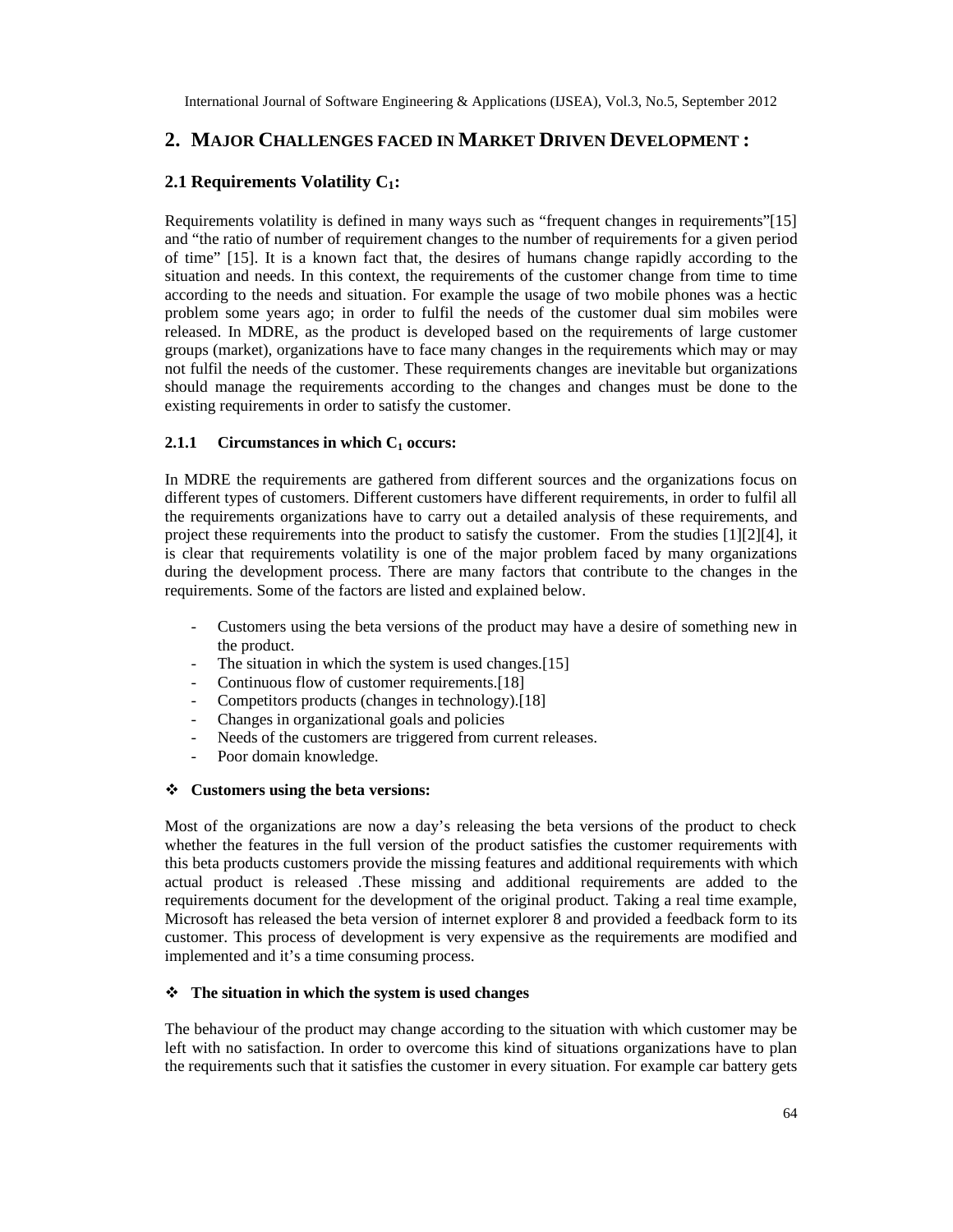freeze in the winter which poses a problem to start the engine; it is the responsibility of the organization to develop a battery which works fine in any season.

### **Continuous flow of customer requirements:**

Satisfying the needs of every customer is impossible in market driven development Different customers have different needs these changing requirements are induced into the product and released in different versions by the organizations.

### **Needs of the customers are triggered from current releases.**

When a customer uses the currently released product the missing features are identified by the customer either based on design, functionality or quality of the product. These requirements should be changed in the next release of the same product or different version of the product through which customer satisfaction can be gained. Though the previous missing requirements are fulfilled with the current release of the product there is a situation where the customer requires more requirements in that product. For example

### **Changes in organizational goals and policies.**

In order to meet the customer requirements sometimes the goals and the policies of the organizations are changes by the management. This change management leads to the changes in the requirements of the project. For example the timelines of the project are changed according to the requirements gathered and in order to attain the customer satisfaction the goals of the organizations are changed sometimes.[16]

### **Competitor Products:**

When a product is developed, the functionalities of the products are imitated by other companies [17] along with some new features added to it through which there is a chance of losing the grip of market on certain product. The requirements have to be changed in accordance to the market needs and new requirements have to be added which overcomes the competitor product.

Though the above factors cause the changes in the requirements but due to these changes the overall project development will be affected.

Not only these there are many causes for the requirements changes, As explained in the literature [25] there are internal and external factors in an organization which causes changes in the requirements. Some of them are stated below:

- *Internal Factors*
	- Requirements Overload
	- Software (price changes) and hardware
	- Requirements diversity (the extent to which stake holders disagree among themselves deciding on requirements).
	- Poor communication between users and development team.
	- Less Feedback from other SDLC phases.
- *External Factors*
	- Government regulations.
	- Market competitors.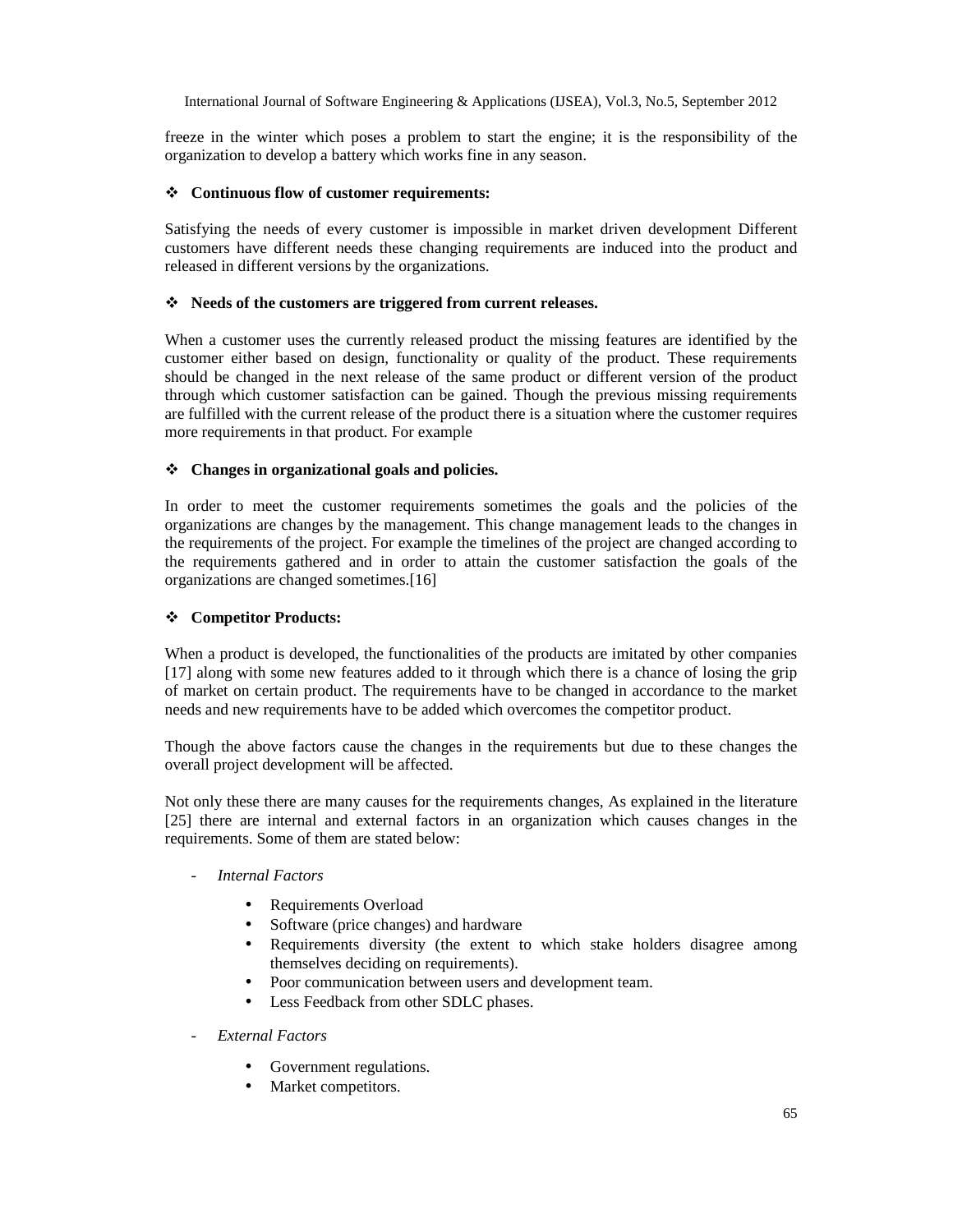### **2.1.2 Implications of**  $C_1$ **:**

It is a difficult task for the organization to manage all the requirement changes. Planning the changes in the requirements plays a vital role as the requirement changes are not often constant and tend to change not only at the beginning of the development process but also throughout the lifecycle. If these changes are frequent then they may produce significant project uncertainty. These requirement changes affect the project cost, time to market and quality of the product [16], for this reason organizations following MDRE release the products in different versions correcting the major and minor errors in the product. These changes are made for the product to sustain in the market for a long time. Considering a real time example of tata motors pvt Ltd which is an Indian car manufacturing company has released nano car according to the requirements of the customer but in order to provide the quality product they have made some changes to the requirements with which the cost of the car has been increased along with the delay in time to market. Not only may this, but the changes in the requirements result in developing innovative products and also failure of the innovative products or services. For example, evolution of computers from traditional desktop computer to the present surface computer from Microsoft is a success. On the other hand the MMS service developed by Nokia is not a success though it is result of innovative requirement.

# **2.2 Handling Different Levels of Abstraction (C2):**

In market driven requirement engineering, requirements are often arrived in various forms and shapes to the organizations. As requirements are generated from multiple sources like internal and external, understanding of these requirements becomes a challenge to the organization [1].Generally requirements are gathered from a competitor analysis, market surveys, customers, partners, engineers and from management. Finding indirect requirements from the bundle of the requirements collected is a tough job to the team members in the organization. Levels of Misunderstandings increases as the elicitation of requirements from sources vary. Mere chance of obtaining high level requirements which are suitable for the representation of product feature and requirements with very less description is also present. For example, a requirement which is of high level is useful to market personnel but may not be useful to a developer which in turn provides wrong estimates [12].Requirements gathered are compared according to their abstraction level. Each requirement is segregated into different abstraction level based on its importance and description. Requirements which are of same level can be compared to each other and remaining are omitted out. Organisations have mechanisms to handle requirements and place them in various abstraction levels [12]."Requirements on different levels of abstraction and at varying levels of refinement are considered by some as crucial input to the development in order to get a better understanding of what should be developed and why"[1].

### **2.2.1 Circumstances in which C<sup>2</sup> occurs:**

In MDRE the requirements are gathered from different sources and these requirements may contain little or no information about them which becomes a difficult task for the project manager to understand and implement the requirement. According to [27] the requirements can be classified into direct and indirect requirements where indirect requirements contain the information collected through the marketing surveys by the marketing department and idea-like requirements where as direct requirements can be everything from existing and/or potential customers to updates for added functionality proposed by engineers working on the product.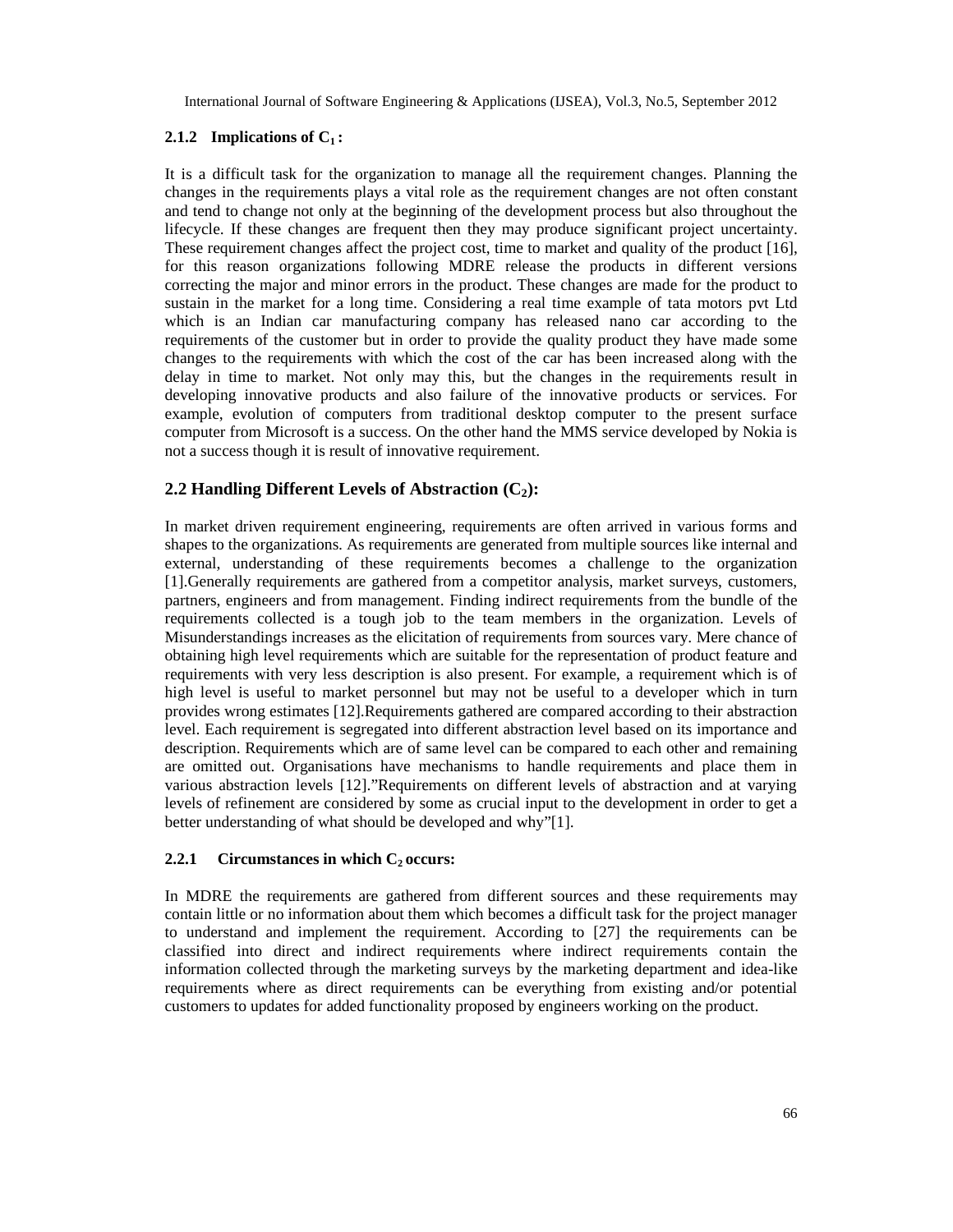These direct and Indirect requirements consists requirements at different levels of abstraction which will be very difficult to study and understand the requirements (such as to which release the requirement should be added, how it should be compared with other requirements etc., ). [27]

### **2.2.2 Implications of C2:**

In MDRE the requirements are collected from various sources and have continuous inflow of requirements. These requirements that are gathered contain the information or data of different abstraction levels where some of the requirements are not specified in detail. Requirements must be selected by comparing them with organizational strategy, product strategy and requirements estimates (where each requirement is compared whether the requirement meets the organizational strategy or product strategy, if the requirement meets the criteria then the requirement is taken or else it is rejected) .The requirements at different abstraction levels cannot be compared with other requirements because the information or data regarding the requirements is abstract. Without comparing the requirements prioritization becomes difficult.

This again affects the release of the product; if requirement is not prioritized the requirement cannot be matched to the release of the product (Which feature of the product should be included to nth release of the product).

If the requirements of different abstraction levels are included then it affects the SDLC and the organizations have to face challenges such as requirements prioritization and release planning which is a heavy task to solve these challenges.

# **2.3 Writing Understandable Requirements (C3):**

Writing Understandable Requirements is one of the major challenging issues when market driven requirements engineering is concerned. In market driven requirements engineering, the product is developed by focusing on different kinds of markets or a niche market [10]. In this case the product must be developed by keeping the market in mind. In market driven requirements engineering the contact with the end users are limited when compared to bespoke development where the software is developed for a single customer. In bespoke the customer is well known and the requirements are gathered and elicited with the help of negotiation between the developer and the customer but when the market driven development is considered this principle cannot be applied since the customer is not well defined. In the market driven requirements engineering product is developed for different kinds of customers like for example novice, experts, users etc, where requirements tend to change frequently for every release of the product into the market. So requirements writings or documentation has become a major challenge in the field of market driven product development [10]. These requirements are sometimes collected indirectly within the organization for example the marketing department can provide most valuable requirements according to the market needs, also at the same time internally the organization can also come out with new requirements for the market. As a result of writing understandable requirements the Key customers can be identified. Key customers are very important in market driven development since these are the important people who will only cover the large market. When the key customer is identified the product can be developed by keeping complete effort with respect to them [10].

Moreover, Market-driven projects tend to have vaguely stated requirements and an informal mode of expression and delivery, whereas customers for customer-specific projects may express their requirements much more fully and formally [10].

Market-driven projects have to deal with requirements that are expressed in documents that are less authoritative and monolithic. Development staff, usually from a separate marketing group,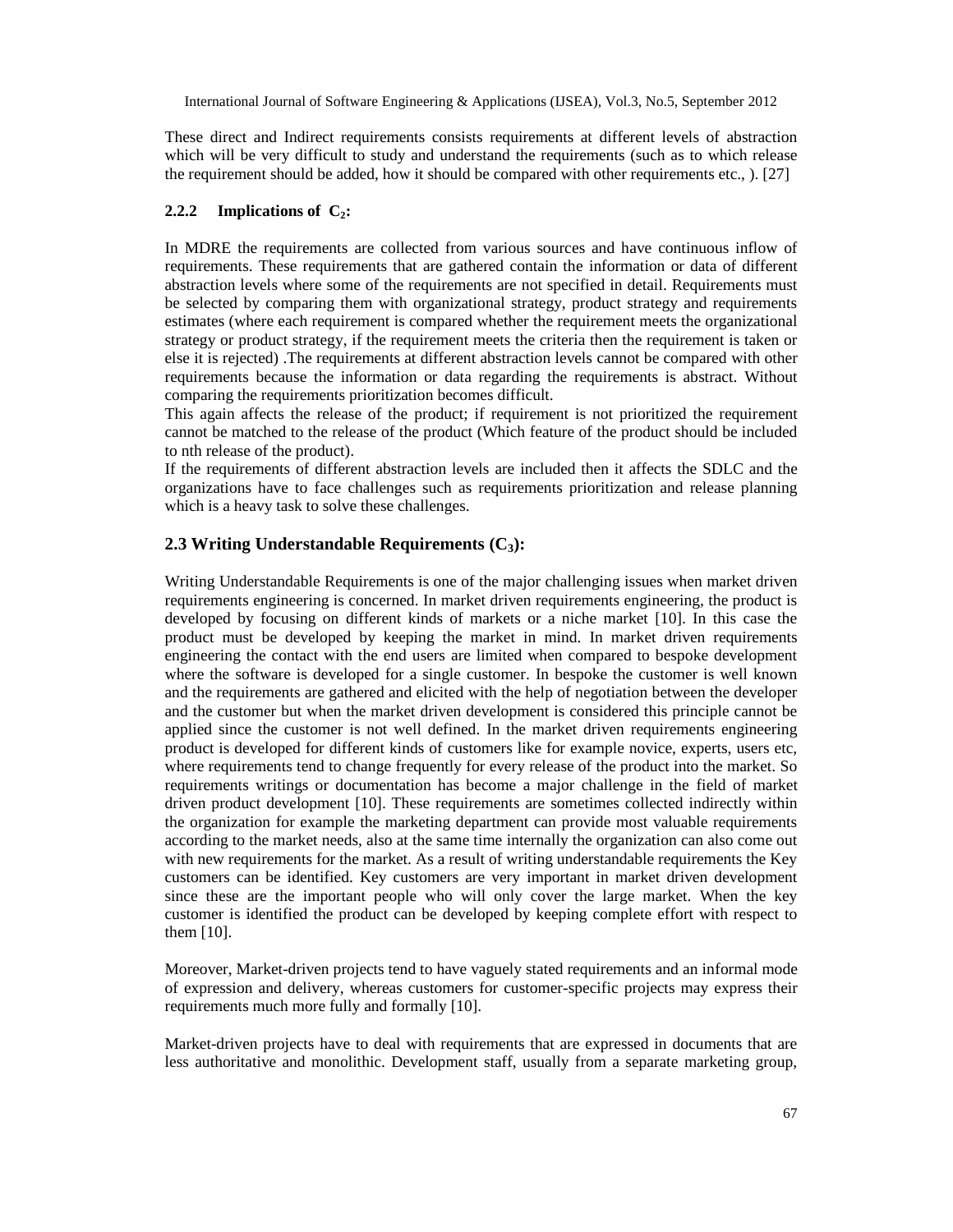may obtain sketchy statements of requirements from users of existing or competing systems, but they cannot obtain definitive requirements from outside their organization.

Because there are no identifiable customers, Requirements misunderstandings occur more often in market-driven projects [10].

For a project to be successful, requirements need to be accurate and well documented. Complete and accurate requirements are the foundation for any Successful project developed using various systems using a formal method. A requirement is said to be understandable if it is [6][7][5]

- **Traceable**
- Which has quality
- Which can be captured easily

### **2.3.1 Circumstances in which C<sup>3</sup> occurs:**

Defects can be introduced in all phases of software development, from requirements to software maintenance. It is desirable to intercept defects as early as possible in the development process, well before traditional software testing begins. The reliance on informal statements of requirements leaves the software development process vulnerable to a large class of potential defects caused by ambiguity and incompleteness in requirements [1].

NASA every year spends millions on designing and building spacecrafts for various missions and dependence on software has increased tenfold, and with the increasing dependence on software comes the risk that bugs can lead to the loss of a mission [1].In the current development process of robotic space Missions at NASA's Jet Propulsion Laboratory (JPL), usually the set of requirements for a project are developed and maintained informally in the form of Word documents. The result of this lack of formality is a set of requirements that can have significant gaps and ambiguities [1]. Furthermore, the relation between requirements and testing becomes informal.

It becomes hard to understand project requirements if inadequate communication and tacit assent to a customer demand occur [6]. Requirements become unclear when product managers are unable to convey the desired meaning of what they exactly require and when requirements are fragmented for solution design [6].Understandable requirements are not evolved when they are[5][6][7]

- **Fragmented**
- **Incomplete**
- Un modifiable
- Ambiguous
- **Inconsistent**
- Not traceable
- **Improperly Documented**
- Unstructured
- Written by less experienced practitioners
- Lack of Communication
- Less domain knowledge
- Less Descriptive.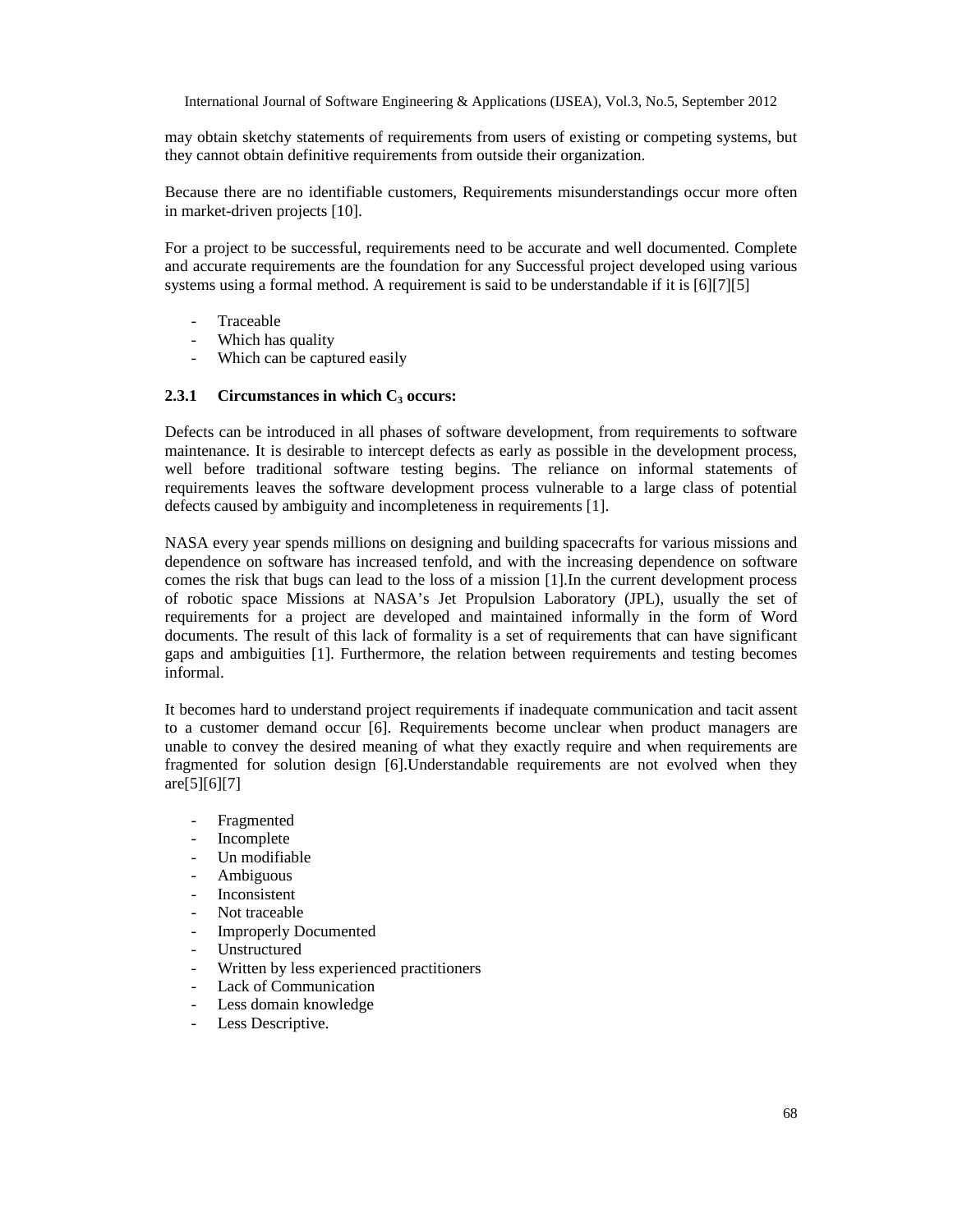# **2.3.2 Implications of C3:**

Writing understandable requirements becomes mandatory as it is the first step in the Software requirement specification document. If requirements are not written well then effect will be on whole system which results in the following:

- $\triangleright$  System may deliver the product late, as confusion may prevail while understanding requirements [5].
- $\triangleright$  Contrary to expected, developing software may cost more because of redefining requirements again when needed [5].
- $\triangleright$  System may become unreliable with unclear requirements [5].
- $\triangleright$  If requirements are vaguely described it directly affects the service and design of the product.
- $\triangleright$  Disrupting normal operation, the regular system may cause serious errors and crashes which contain faulty requirements.
- $\triangleright$  Maintaining costs are charged which is a mere waste for vaguely written requirements [5].
- $\triangleright$  Allowances of rigorous analysis of the system, specification and implementation properties are not done [7].

# **3. SOLUTIONS TO THE CHALLENGES IDENTIFIED (S - C)**

# **3.1 Solutions addressing Requirements Volatility (S – C1):**

There are different ways through which organizations can overcome the requirements volatility challenge. Many researchers have found some solutions to stabilise the requirements. The requirements are of both types which are very rapid and also creep.[17] These types of requirements can be stabilised by using some techniques which helps the organization to overcome the challenge of the frequent changes in the requirements.

According to the studies from [16, 18, 19] it is known that these change of requirements can be managed using some analysis and techniques which the authors have proposed in their research. The first basic step for effectively managing the changes in the requirements is to classify and characterise the nature of the requirements changes following with the requirements prioritization technique. The unnecessary requirement can be avoided in the analysis phase of the project development.

# **3.1.1 Rejection of requirements**  $(S_1 \cdot C_1)$ :

As in MDRE the requirements are gathered from many sources which contain useful and useless requirements, if the requirements that don't contribute to the project are chosen then it affects the cost, time and overall performance of the project. By using the prioritization technique the number of requirements that are entering into the project can be reduced based on the intensity and impact on the overall project performance.[17]

In the research study done by the authors in [19], they have found that there are different types of change requests which have inadequate information about these change requests. In order to overcome the limited and in sufficient data about the change requests the authors have used the card sorting technique which is established method for knowledge elicitation. This card sorting technique was implemented with the help of software practitioners in order to draw the results on the way the software practitioners categorize the change requests and to gather more information about the kind of classification they produces.[19][16]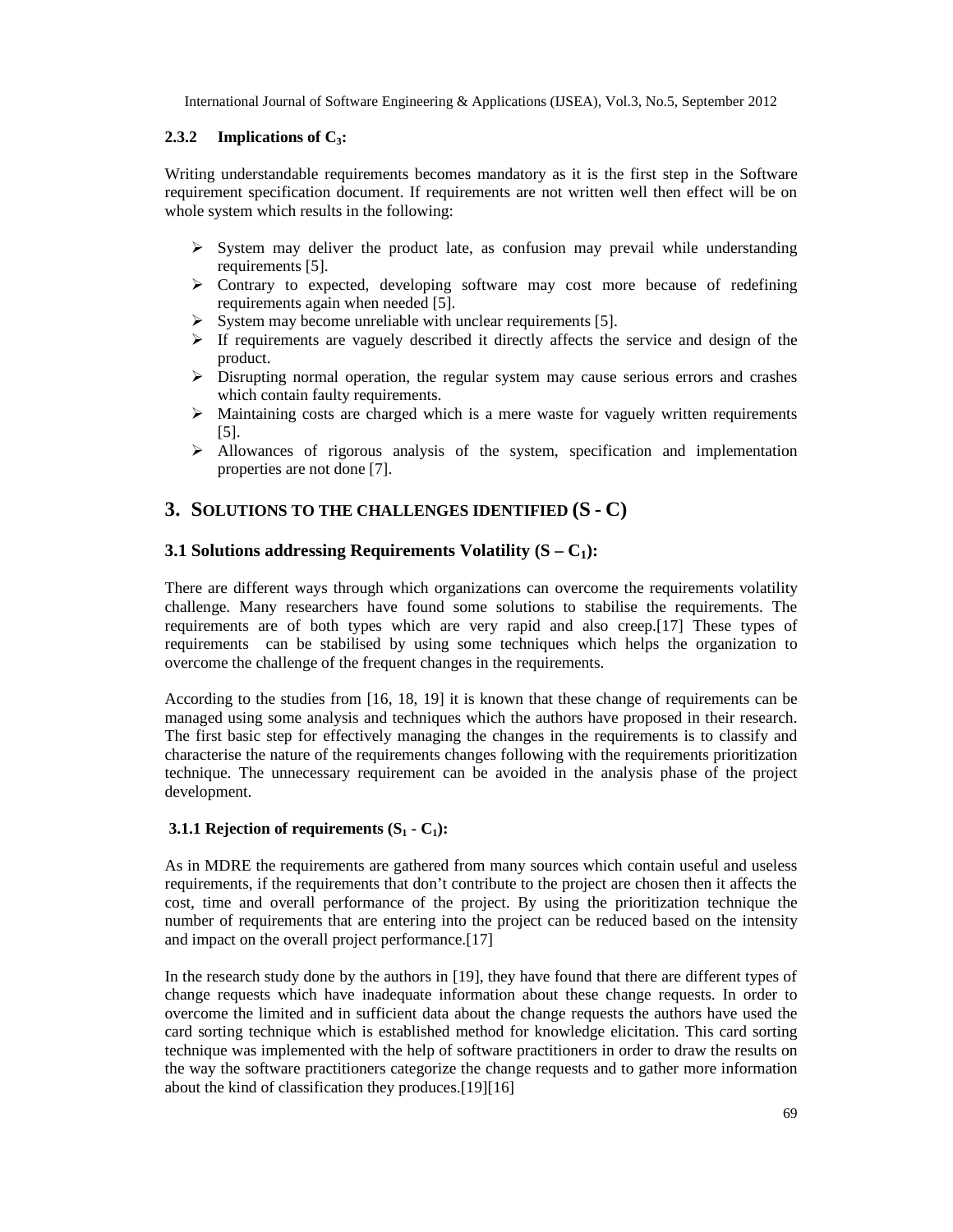# **3.1.2 Prototyping**  $(S_2 - C_1)$ :

As most of the organizations produce new technological and functional product the success rate of the product cannot be identified until and unless the product is viewed by the customers or users. In order to know the expectations and requirements of the user regarding the functionalities and the features the prototyping model or pilot experiment is very much useful. In this experiment the prototype of the product is designed and projected on screens or through any advertisements where the features of the products are roughly documented in order to check whether the product meets the customer requirements. If it meets the customer requirements then the actual product development will be started[17].The best example for this, now a day we have heard about the product called pomegranate which has wide variety of sophisticated features which none of the product in the market possess. Though the product is not real, the features of the products are shown with which a feedback is collected on that product and if the circumstances permits the product may be developed. This is one way of stabilizing the requirements, though there will be an inflow of requirements, the upcoming requirements can be faced by the organization as the product is highly sophisticated according to its features.

# **3.1.3 Built and Fix Model**  $(S_3 - C_1)$ :

In this model the first version of the software is built, as the new requirements occur during the project the developed project is modified according to the new requirements and this is repeated until there is stability in the requirements or the customer is satisfied.[25].

### **3.1.4 Measuring the rate of Requirements change**  $(S_3 - C_1)$ :

By measuring the requirements change there is a chance of exploring the impact and cost of these changing requirements [17]. The requirements can be measured using the function points. The function point is a synthetic metric derived from five external attributes of software systems: inputs, outputs, inquiries, logistics, files and interface.[17] by using these function points the size of the project is estimated and the changes in the project can be seen with which the unnecessary requirements can be avoided into the project development.

Not only these but there are some other methods and tools which can be used to facilitate the speed with which changes can be processed [17]. These methods are listed below.

- 1. JAD(joint application Design)
- 2. RAD(Rapid Application Development)
- 3. Requirements Inspection
- 4. QFD (quality function deployment.

Though these methods do not reduce the rapid changes of requirements but helps to increase the speed of filtering the requirements.[17][16]

# **3.2 Solution addressing Handling Different Levels of Abstraction (S – C2):**

### **Requirements Abstraction Model (RAM):**

### **Evolution of RAM:**

Requirements should be specified on various abstraction levels depending upon their usage but not on the type of requirement [28].Due to the increased pressure on the product developed organizations which should handle the bundle of requirements which are of various abstraction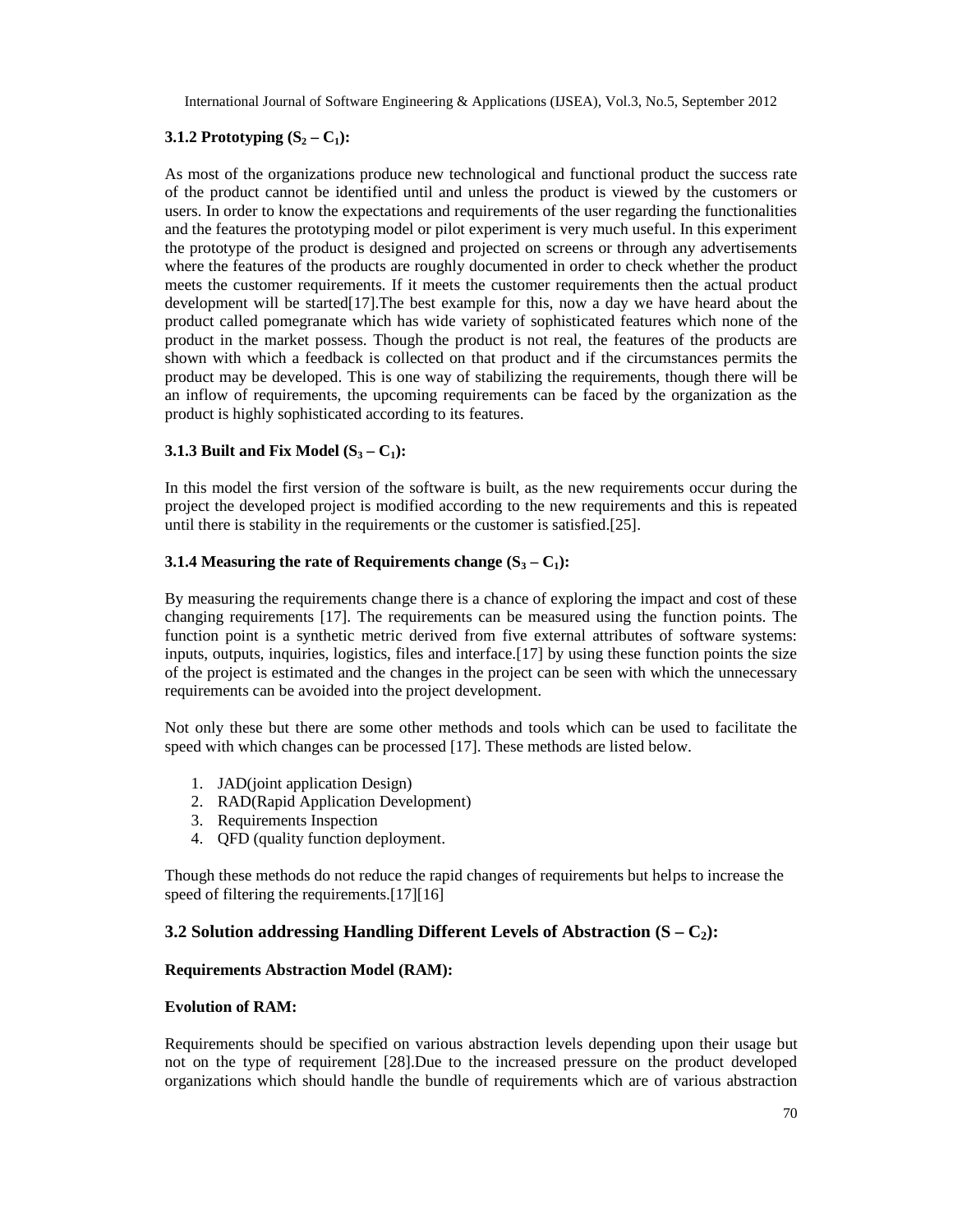levels, development of RAM was proposed. Central motivation behind the development of RAM is the way how the incoming requirements were handled which are of various abstraction levels and giving a model to the product management. Requirements abstraction model was developed in various stages. Initially RAM went through major validations and was deemed enough to test in an industry. Final RAM was evolved as a result of several validations.

# **RAM Structure and Process:**

Basic model is explained below in which changes can be tailored by the organizations specific to the product and their company [27].Requirements engineering using this model involves three basic steps namely Specify, Place and Work up.



# **Step 1:**

# **1. Specify:**

In this step elicitation of raw requirements and enough information about it is gathered. Overview of the requirement to understand it by the product manager is done in this step in which attributes of the requirements are specified. Specification of the requirements mainly depends upon the four attributes namely Description, Reason, Risks and Title.

Description about the requirement should be no more than the 5 sentences and should have an internal description which contains the central essence of the requirement. Requirements should be in broad strokes which explain the requirement in a clear way.

# **2. Reason/Benefit/Rationale:**

In this attribute benefit of the specified requirement is to be mentioned and reason behind the requirement is to be specified .Benefit in the context of the user/ product should be mentioned according to them.

# **3. Restriction/Risks:**

Description is attached to the requirements in which risks which are associated with it are described. This attribute constitutes the negotiation space in the requirement. Restrictions and risks of the requirements are mentioned prior so that they are helpful when requirement selection is done.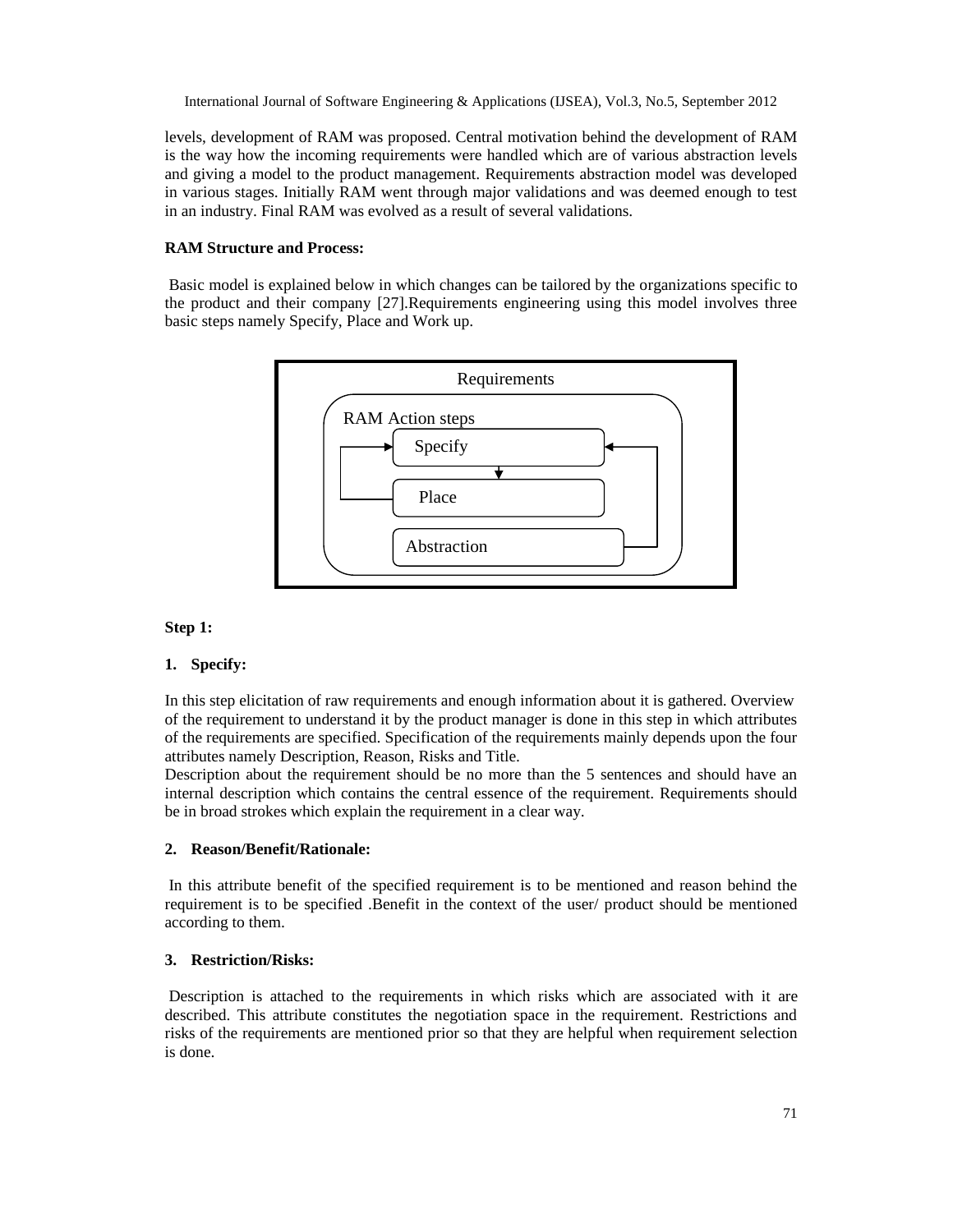# **4. Title:**

This should reflect the contents of the requirement in an abstract way. Title is not permitted to be in a detailed way. Description of the title should be no more than five words. Other attributes can also be associated with the requirements to understand them in detail. Attributes like State, Version, Date of creation, Dependency, Requirement owner, requirement source, last changed etc can be specified with requirements in order to understand and trace them quickly [27].

# **Step 2:**

# **1. Place:**

Placing requirements in any of the abstraction levels present in the RAM model is the main aim of the second step. The structure of the RAM model consists of four abstraction levels like Product level, Feature level, Functional level and component level. The overall structure of the RAM model is shown in the figure below with all the levels.

# **2. Product level:**

Requirements in this level are considered to possess a nature which describes the goal of the product. It is considered to be the most abstract level in the whole structure. Requirements placed in this level are very brief and can be compared directly to the product strategies and indirectly to the organizational strategies [2].



# **3. Feature Level:**

Features of the requirements which product supports are placed in this level. Abstract description of the feature is defined in this level rather than listing the functions that are needed fora product to support a feature [27].

# **4. Functional level:**

This level is considered to be the repository for the functional requirements actions which are possible for a user to do are listed in this level. Non functional requirements area also mentioned in this stage requirements placed here are needed to strive harder to be testable and unambiguous [27].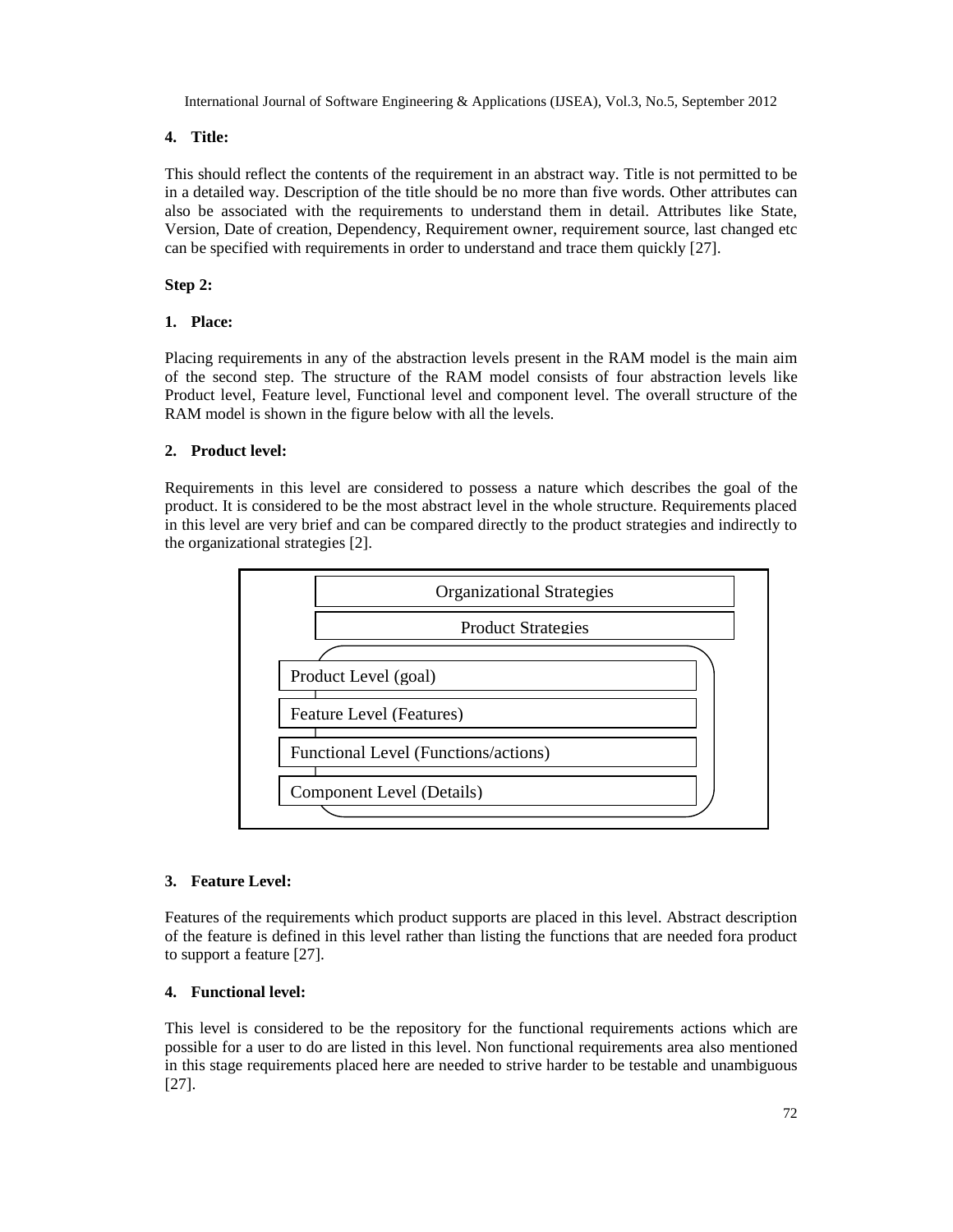### **5. Component level:**

Being the last level In Requirement abstraction model, it contains requirements which are described in depth with the information that helps to solve things. Requirements which are elicited through internal sources are mainly placed in this level. This level has a possibility of breaking down functional level requirements in more detail and set limits to a requirement which is in functional level.

### **Step 3:**

### *Abstraction (Work up):*

This is the final step in the RAM model. In this model abstraction of requirements are done according their abstraction level[27].Either work up requirements or breaking the requirements is done depending upon the placement of the original requirement. Work up procedure involves creating new requirements which are also called as work up requirements or creating new requirements. According to many situations and several reasons this process takes place. First reason as mentioned above, as the models goal is to compare every requirement with the product strategies [27].Thus all requirements are needed to be abstracted up to the product level. These procedures are explained in the form of rules 1 and 2 below.

### **Rule 1: No requirement may exist without having a connection to the product level:**

This rule can be succeeded in two ways. One is by creating new work up requirement and other is by linking requirement in the question to the existing requirement which is on level upper adjacent to it. In both the cases the requirement is abstracted upward and compared to the product strategies [27].

# **Rule2: All requirements have to be broken down to functional level.**

For any requirement to be detailed enough it should be broke down enough to act as a design. To place the requirement in a correct abstraction level it needs to be broken down and brought to functional level. Breaking down the requirement from a higher level to lower level is done in this step. This is done to satisfy the original requirement to the extent of giving a good foundation for the initiation of realization of the requirement. Creation of several work-up requirements is done by rule2.

# **3.3 Solution addressing Handling Different Levels of Abstraction (S – C3):**

To understand requirements specified in the SRS, priory they should be well defined, traceable and which can be easily captured. Several methods are discovered till date to capture, trace and to write requirements which has a good quality in it. Value estimation method is described below to know how the requirements are traced and implemented.

# **Value Estimation Method for feature oriented requirements:**

Traceability is helpful to check requirements consistency, to analyze requirements conflicts and for change impact analysis. Organisation faces heavy burden while maintaining these complex systems and traceability links as there would be numerous artefacts internally and externally [2].Method known as value estimation method is proposed for tracking feature oriented requirements which uses one of its feature as an intermediate catalysis which generates traceability links by prioritizing the levels and by analyzing value of an each feature.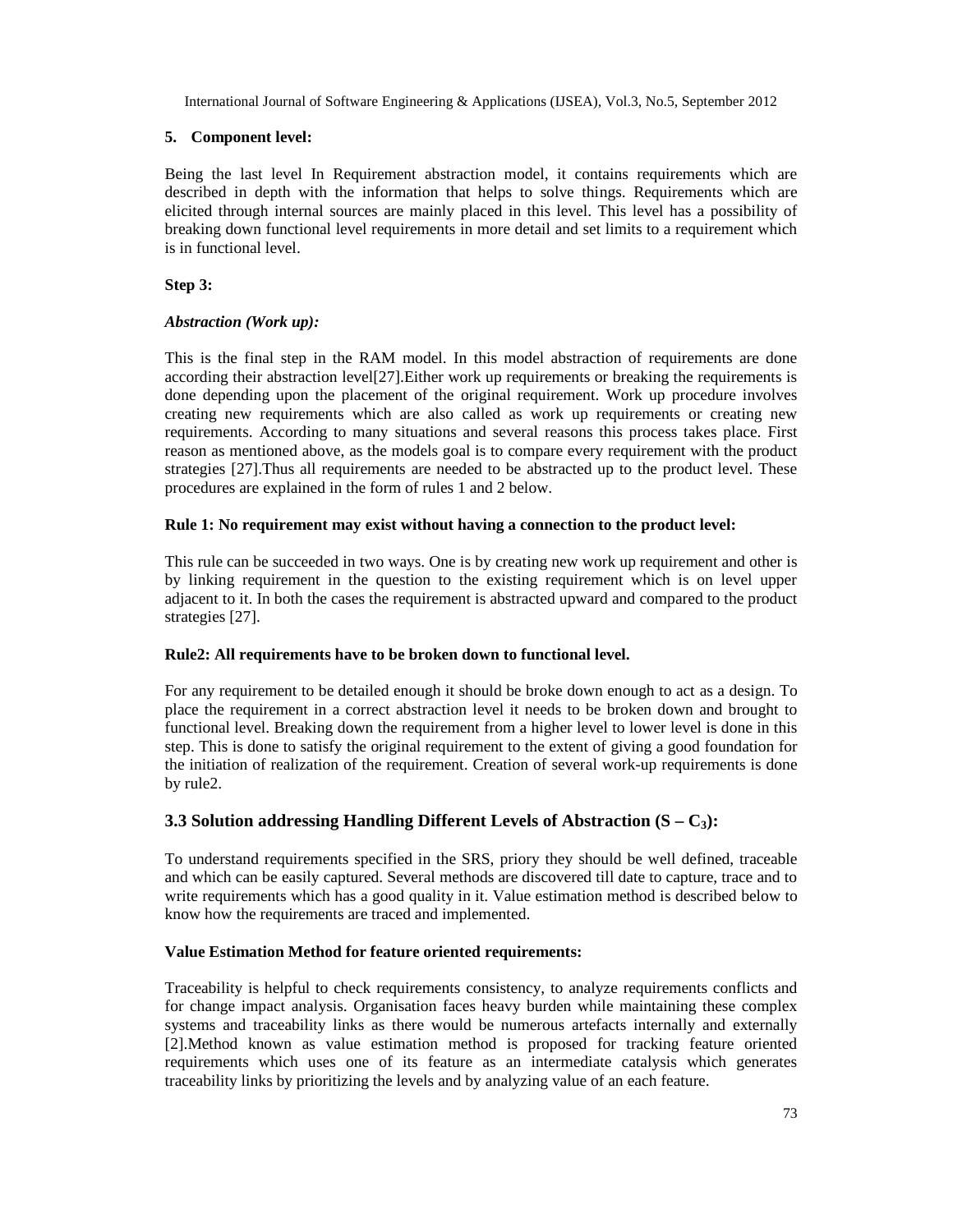Identifying externally visible features of a product and organizing them into a model is the activity done by feature model, which acts as a mediator which generates the requirements traceability links [2].

Feature model consists of 4 steps to distinguish the external visible characteristics:

- $\triangleright$  Feature Identification
- $\triangleright$  Domain planning
- $\triangleright$  Feature organization
- $\triangleright$  Feature Refinement

In this model from user requirements, feature oriented requirements are derived in the first step. And then they are traced back to group user requirements to features to know the traceability links which connects the artefacts to features. Then each feature is prioritized based on the risk, effort and its value. Based on granularity of artefacts those are prioritized as Low, Medium and High [2]. Links of traceability are refined according to their priority.

### **Process Overview:**

This process comprises of five distinct phases like requirements definition, feature modelling, feature prioritization, requirement linking and traceability links evaluation.

### **Requirement definition**:

In this process, requirements collected have to be normalized in the first step in order to map them to the various types of artefacts. As many requirements may be unclear and abstract these are to be analyzed and then mapped [2]. Using a dictionary which is a glossary of standard terms, atomic requirements are identified. By following functional and non functional approaches requirements which ate atomic are classified to which a unique ID is assigned. Final step of this phase contains the list of atomic requirements with their unique identification [2].

### **Feature modelling:**

In this phase, generation of a feature diagram is done by categorizing identified target system and its features. Differences in a category are found out to list the features with commonality and variability [2]. To design the feature diagram, these features are used and relationships between these features are considered at this phase.

### **Feature Prioritization:**

Determination of importance to the features identified is done this phase. Granularity level increases proportional to the increasing level [2]. First stakeholders assess the requirements based on their risk, effort and its value. Classifications of features are done based on the estimation. In the second step features are classified according to the granularity. Finely grained traceability links and features which are ranked based on priority levels are obtained as results in this phase.

### **Requirement Linking**:

In this phase, artefacts are assigned to its related feature. Usage of features is done to link artefacts and requirements. By granularity level implementation items are fractionated and then traceability links are established [2]. These links corresponds a relationship among the feature, artefacts and requirements. Requirements which are important are traced with links which the final result of this phase.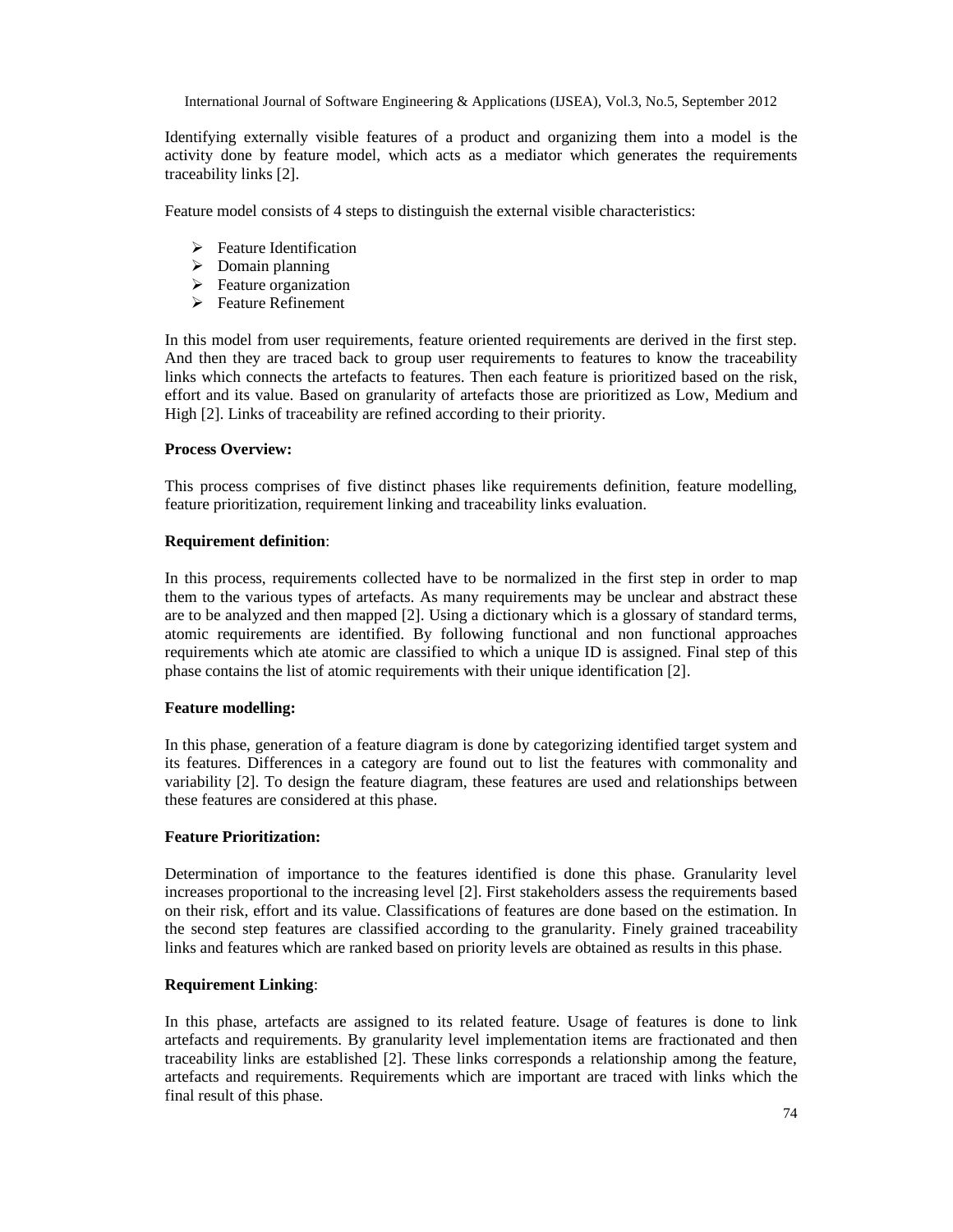# **Traceability links evaluation:**

Obtained traceability links are utilized for change impact analysis, consistency checking and requirement conflict analysis. These links can be used repeatedly by frequent refining process [2].

# **Priority level**:

To generate requirements traceability links three kinds of granularity levels are proposed which are shown in table below by which all stake holders assess the features. [2] By this method we can obtain finely grained traceability links.

| Level | Granularity | Classification of<br><b>Artifacts</b> |
|-------|-------------|---------------------------------------|
|       | Low         | Component                             |
|       | Medium      | Class                                 |
|       | High        | Method                                |

# **4. MERITS AND DEMERITS**

# **4.2 Strengths and weaknesses of Rejection of Requirements:**

# **Pros:**

- Unnecessary requirements are rejected at the early phases of SDLC.
- Customer Satisfaction for the product can be achieved through selecting the needed requirements.
- Project performance can be improved along with quality in the product.

# **Cons:**

- Best suited for small organizations and for the projects in academia because they carry out small projects where the requirements are scalable to certain extent and when the requirements are heavy this does not produce good resulting while selecting the requirements.

# **4.2 Strengths and weaknesses of Prototyping:**

# **Pros:**

- The use of prototypes reduces the requirement changes for about 10 percent to 25 percent [17].
- Efficient way of stabilizing requirements.
- Requirements can be refined according the customer needs.

# **Cons:**

- If this is carried out there may be a situation where the company has to face requirements overload for the project
- Implementing this is quite expensive and will increase the project's cost.
- Not every customer requirements is satisfied but the focus is made on a group of customers which fulfils their requirement.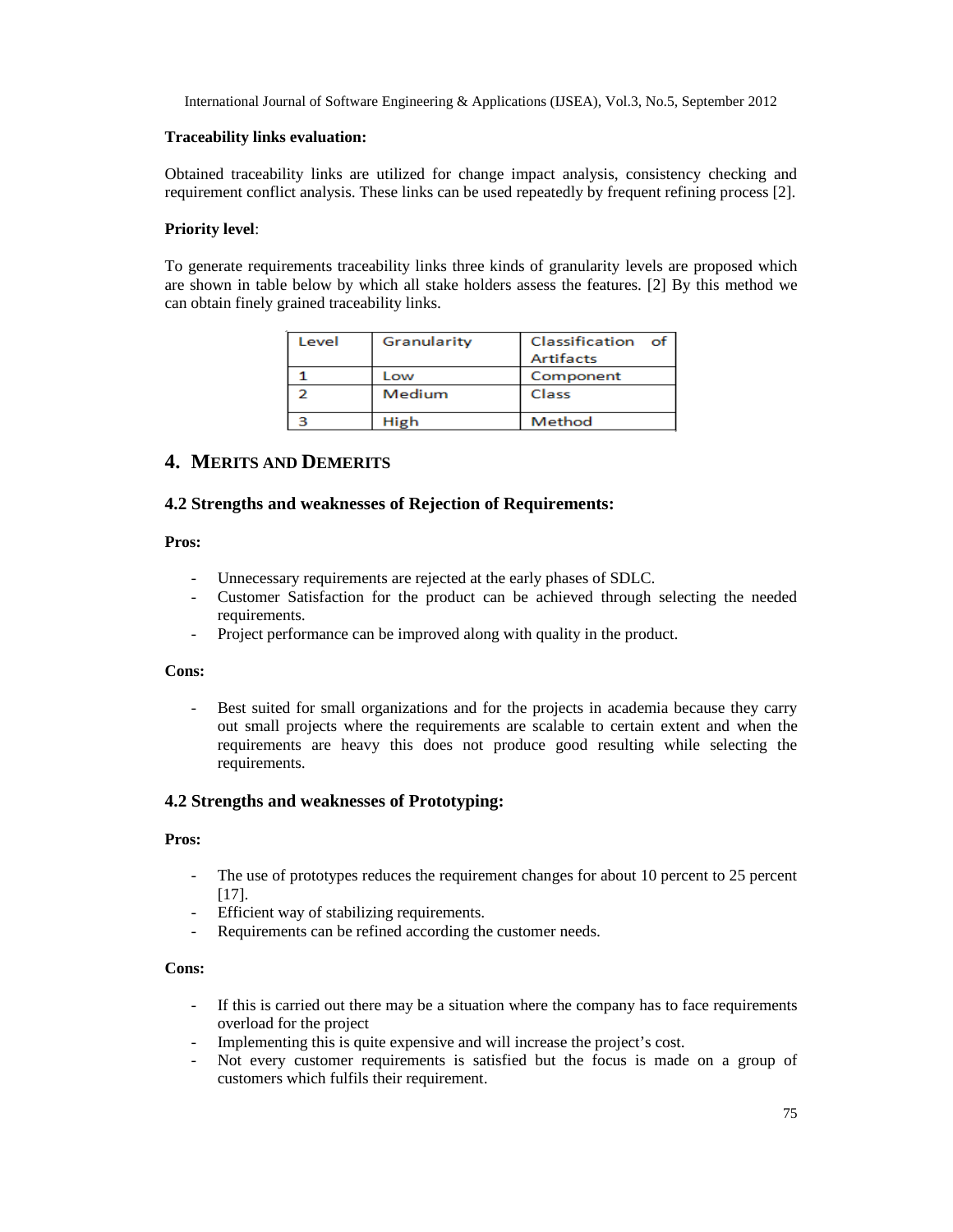# **4.3 Strengths and weaknesses of Built and Fix model:**

### **Pros:**

- No waiting time to implement new requirements.
- It works effectively when implemented for small projects where there is no requirements overload.
- Project is carried out iteratively and incrementally and includes the release of the product.

### **Cons:**

- It is not suitable for large projects.
- Modifying the Software many times is very expensive and increases the cost of the project.
- The number of Releases of the product increases with which company has to face the release planning challenges and it may also affect the schedule of the product development.

# **4.4 Strengths and weaknesses of Requirements Abstraction Model (RAM):**

### **Pros**

- As all the requirements are compared to the product strategies, violation of the goals set by the organization is not done. It provides an assurance to see that requirements don't violate the goals set by the management. It also makes the resources free as it has the possibility to dismiss the requirements as early as possible [27].
- Better decision support can be achieved by the professionals from the management as the requirements can be followed through several levels of abstraction which gives a better chance to understand each requirement.
- As each and every requirement is broke down to an abstraction level there is a mere chance to test each and every requirement. These requirements are widely used for initiating the project and can easily realize them.
- By work up strategy requirements are compared to various levels of abstraction which is also a prerequisite to effective prioritization and release planning [27].

### **Cons**

- "Risk in this model is that product strategies have to be present and explicit in order for this to work" [27].

In near future RAM v.2.0 may evolve which is usable and a light weight model that covers requirements engineering activities which are performed during product planning and management and also in post projects which addresses most of the issues identified in the industry. New model may incorporate features like explicit support for requirements estimation, risk analysis, prioritization and packaging of requirements into development instances [27].

# **5. VALIDATION & ANALYSIS**

From different research studies it is known that requirements volatility is a major problem associated in the project development lifecycle.[20][17][16] Different types of customers have different needs organization have to be careful while collecting the requirements such that the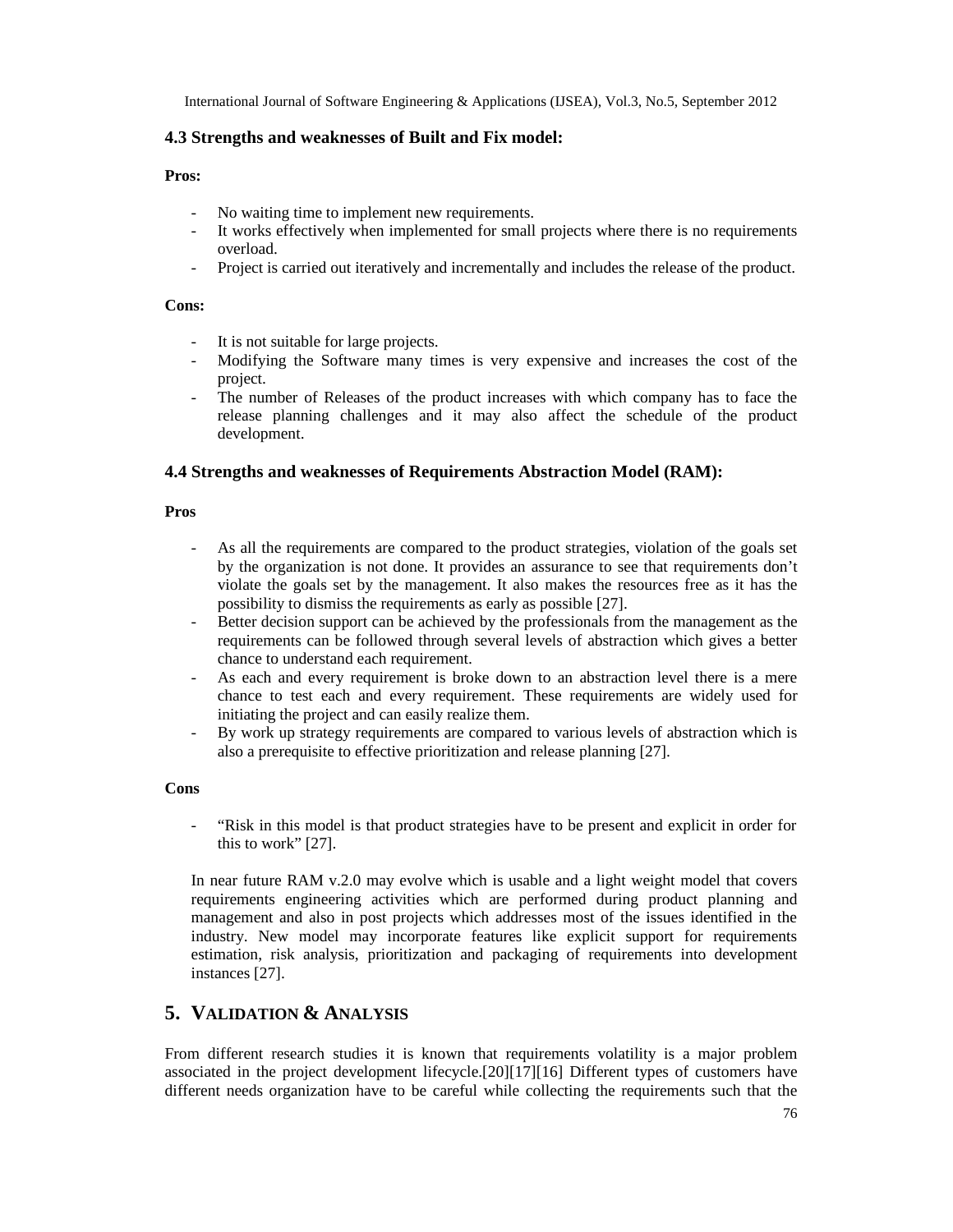requirements gathered should be documented without any missing requirement and without ambiguity. If any of the requirements are not documented or contains ambiguity the requirements must be changed during the development process which is not a cost effective process and time consuming. Though organizations focus on the requirements, it is a challenging task to satisfy the customers with the requirements, as the requirements from the customers are inevitable. Through this study we have come across some solutions in order to stabilize the requirements which help the organization to face the requirement changes and trace the correct set of requirements in order to develop a quality product and satisfy its customers. Also, through this study we have identified RAM model as a solution to mitigate the changes in the levels of abstraction in the requirements. This model is adaptable and example driven in nature which can be adapted by any product or organization. It was designed keeping developers and product managers in mind. This model helped in raising number of issues early instead of leaving uncertainties. This model acts also like a risk mitigation tool. After the validation results show us that mainly problems were raised due to infrastructure that is required to support RAM but not directly with Requirements Abstraction model.RAM can be modified over time which reflects the current situation of a development organization and product life cycle [27]. Also, to handle the problem of proper documentation of requirements, in various areas researches has been carried out related to requirements traceability. Techniques like constraint networks, hyper text, Integration documents, requirements traceability matrices are provided in many studies which only track the requirements but value of the requirements are not considered. In this model value as well as cost benefit factor is also discussed which lacks in other techniques. Model like Value based requirements tracing which also supports in tailoring requirements and tracking through conducting grouping requirements using hierarchy is proposed but lacks cost estimation parameter concept which is obtained and evaluated in this study [3]. Another study by Riebischi proposed feature models which enables to lessen the efforts to maintain the requirements traceability but it lacks to generate valuable traceability links as it just traces the relation between problem domain and solution domain [4]. Effort and cost for precise traces are more expensive than the less precise traces. Cost and effort can be reduced if unimportant requirements are not taken into account or omitted. In our view this method may be advantageous as this Meta model uses features which are the major characteristics of the product, which is a vital concept in the software product line. By using feature it not only acts as an intermediate to solve the gap between the requirements and artefacts but also helps to manage requirement variability. It also structures the links traced out between requirements and elements of solutions like source code, test cases and objects. Understanding requirements does not only mean to trace them but also defining them in a clear state in order to become easy for the practitioners to use them. Many other models like model based testing process to determine traceability, win-win spiral model, Requirement Ontology to improve quality in the requirements are proposed to acquire a well defined requirement which is useful for a software project in a long run[8][9].

# **6. CONCLUSION:**

In this report three major problems in MDRE were discussed. Though many tools, methods and models were developed to solve the issues and fix them, MDRE environment makes them difficult to implement and successfully retrieve the solutions. To our analysis these methods still need to improve in many ways to refine the requirements and its changes. By a closer view upon the challenges we come to know that challenges in MDRE are closely inter related, therefore solutions should be chosen in a corrective manner so that it addresses the issue corresponding to the related challenge. Hence, this report would certainly help in understanding the major challenges faced in industry and solutions which could mitigate these challenges.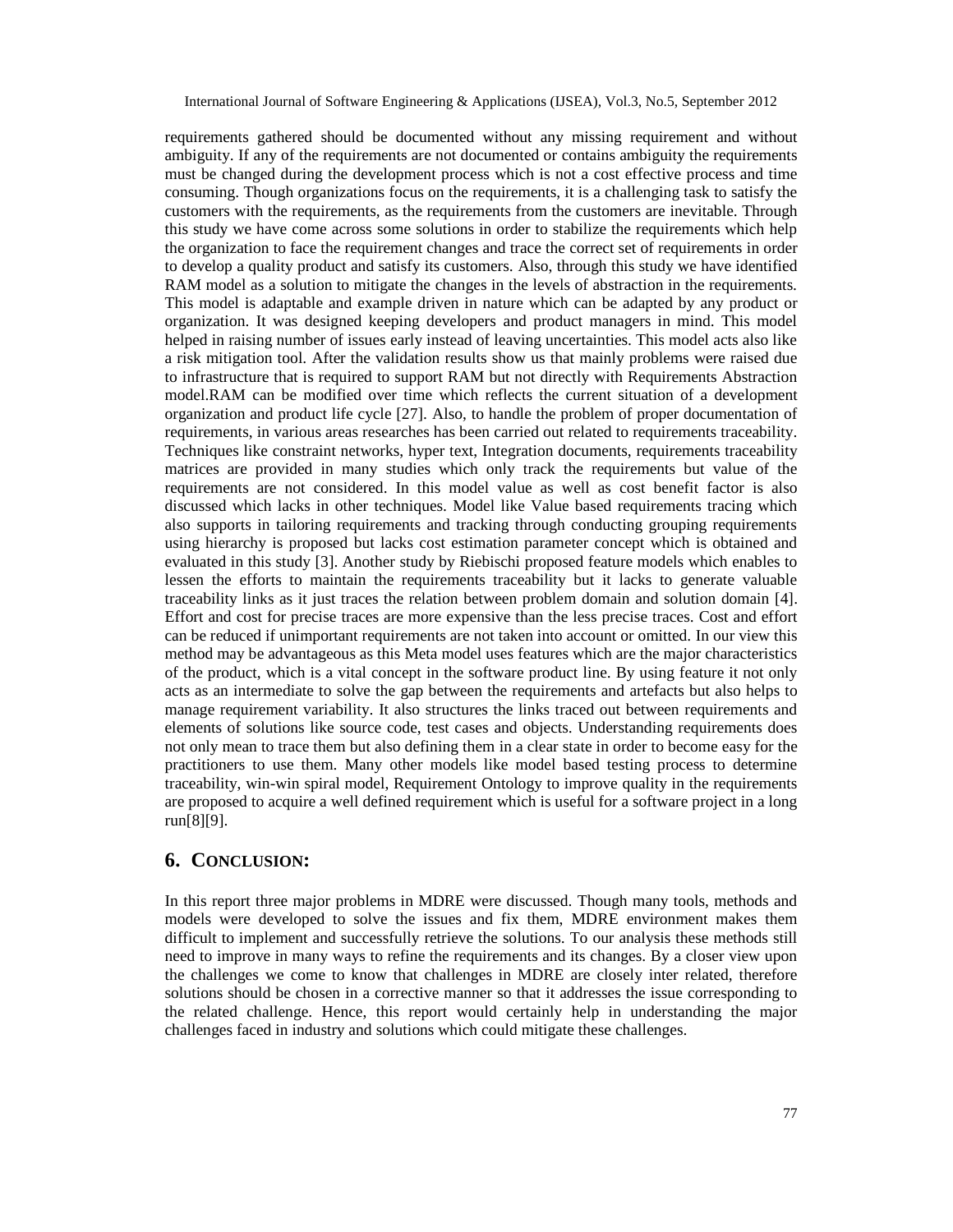# **REFERENCES**

- [1] M.H. Smith and K. Havelund, €Requirements capture with RCAT,• International Requirements Engineering, 2008. RE'08. 16th IEEE, 2008, ppf1892.
- [2] S. Ahn and K. Chong€A value estimation method for featumented requirements tracing,• in Convergence and Hybrid Information Technology, 2008, ICHIT'08, International Conference on, pp. 159ƒ162, 2008
- [3] M. Heindl and S. Biffl,  $\epsilon$ A case study on valuated requirement sating,• Proceedings of the 10th European software engineering conference held jointly with 13th ACM SIGSOFT international symposium on Foundations of software engineering, 2005, pp6960
- [4] M.Riebisch,  $€$ Supporting evolutionary development by feature mot traceability links,• 2004
- [5] Ian Sommerville,•Requirements Engineering an Overview•,Lancaster University, UK
- [6] S. Fricker, T. Gorschek, C. Byman, and A. Schmidle, €Handshaking with Implementation Proposals: Negotiating Requirements Understandin EEE software, vol. 27, 2010, pp. 7820.
- [7] Hsia, P, Davis A.M, Kung D. C, "Status report: requirements engineering," Software, IEEE, vol.10, no.6, pp.75-79, Nov1993, doi:10.1109/52.241974
- [8] D.V. Dzung and A. Ohnishi, €Improvement of Quality of **®afe** Requirements with Requirements Ontology,• Quality Software, QSIC'09 9th International Conference on, 2009, pf28984
- [9] B. Boehm, H. In, €Identifying qualityequirement conflicts,• Software, IEEE, vol. 13, 2002, ppf. 25 35
- [10] A. Gomes and A. Pettsson, €Market riven Requirements Engineering Process Monde REPM, Karlskrona: Blekinge Institute of Technology, 2007.
- [11] Karlsson,\.G. Dahlstedt, B. Regnell, J.Nattoch Dag, and A. Persson, €Requirements engineering challenges in market riven software developmen An interview study withpractitioners,• Information and Software technology, vol. 49, 2007, pp. f688.
- [12] E.F. Ecklund Jr, L.M. Delcambre, and M.J Freiling, €Change cases: use cases that identify future requirements,• Proceedings of theth ACM SIGPLAN conference on Objectiented programming, systems, languages, and applications, 1996, pp35482
- [13] M. Khurum, K. Aslam, and T. Gorschek, €MERTSA method for early requirements triage and selection utilizing product strategies•, APS 2007
- [14] E. Carmel and S. Becker, €A process model for packaged software development,• IEEE Transactions on Engineering Management, vol. 42, Feb. 1995, pp6150
- [15] Davis, A.M, Nurmuliani, N, Sooyong Park, Zowghi D, "Requirements Change: What's the Alternative?", Computer Software and Applications, 2008, COMPSAC '08, 32nd Annual IEEE International , vol., no., pp.63538, July 282008Aug.1-2008, doi: 10.1109/COMPSAC.2008.216 [http://ieeexplore.ieee.org/stamp/stamp](http://ieeexplore.ieee.org/stamp/stamp.jsp).jsp?tp=&arnumber=4591637&isnumber=03
- [16] McGee S, Greer D, "A Software Requirements Change Source Taxonomy", Software Engineering Advances, 2009, ICSEA '09, Fourth International Conference on, vol., no., 56, 2025 Sept. 200[9http://ieeexplore.ieee.org/stamp/stamp](http://ieeexplore.ieee.org/stamp/stamp.jsp).jsp?tp=&arnum ber=5298458&isnumber=5298193
- [17] Jones, C, "Strategies for managing requirements creep," J. Computer, vol.29, no.694 ppl.92 1996
- [18] Nurmuliani, N, Zowghi, D. Powell, S, "Analysis of requirements volatility during software development life cycle,"Software Engineering Conference, 2004, Proceedings 2004 Australian , vol.no.,pp.2837,2004
- [19] Nurmuliani, N.; Zowghi, D, Williams, S.P, "Using card sorting technique to classify requirements change," Requirements Engineering Conference, 2004. Proceet and EEE International, vol., no., pp. 240248, 611 Sept. 2004.
- [20] Thakurta R, Ahlemann F. Understanding Requirements Volatility in Software Profects Empirical Investigation of Volatility Awareness, Management Approaches and their Appticabili Methodology, 2010:410.
- [21]L. Karlsson, Å. Dahlstedt, G., J. N. o. Dag, B.Regnell, and A. Persson, "Challenges in-Dlaivent Requirements Engineeringan Industrial Interview Study," in Eighth International Workshop on requirements Engineering, Geany, 2002,pp.10112
- [22]Andrigo Gomes, Andreas Pettersson, €MaDreiten Requirements Engineering Process Moßel MDREPM•, MSE-2007-06, pp.141, 2007
- [23]Jonas Bergstr"m, Andreas Dahlqvist, €BESMARTa framework for shifting from BESpoke to MARkeT-driven requirements engineering•, MSE20207, pp. 119, 2007